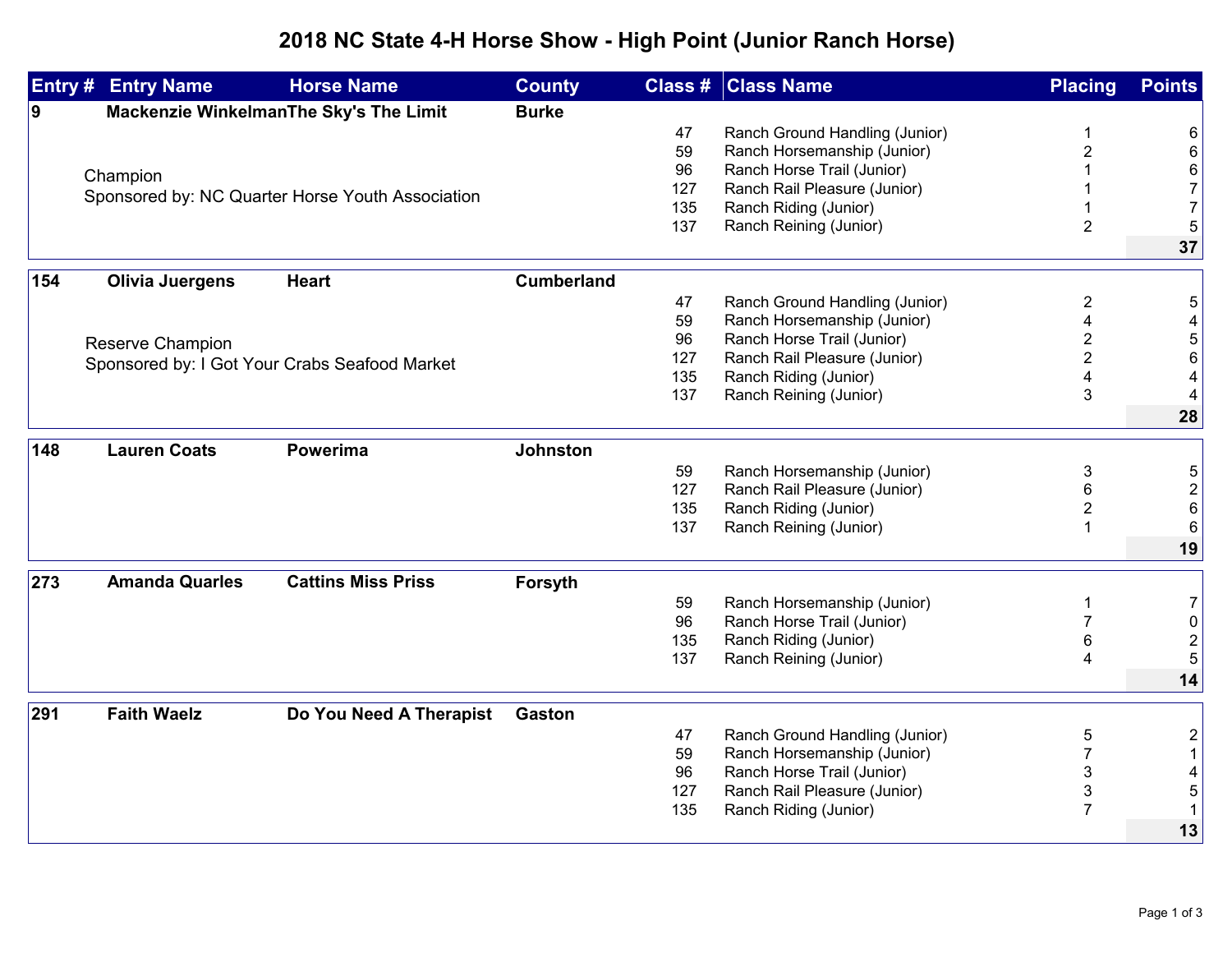| Entry # | <b>Entry Name</b>      | <b>Horse Name</b>             | <b>County</b>   |     | <b>Class # Class Name</b>      | <b>Placing</b> | <b>Points</b>             |
|---------|------------------------|-------------------------------|-----------------|-----|--------------------------------|----------------|---------------------------|
| 50      | <b>Hannah Mennig</b>   | <b>Caliente Cowgirl</b>       | <b>Nash</b>     |     |                                |                |                           |
|         |                        |                               |                 | 47  | Ranch Ground Handling (Junior) | 6              | 1                         |
|         |                        |                               |                 | 59  | Ranch Horsemanship (Junior)    | 5              | $\ensuremath{\mathsf{3}}$ |
|         |                        |                               |                 | 96  | Ranch Horse Trail (Junior)     | 8              | 0                         |
|         |                        |                               |                 | 127 | Ranch Rail Pleasure (Junior)   | 5              | 3                         |
|         |                        |                               |                 | 135 | Ranch Riding (Junior)          | 9              | 0                         |
|         |                        |                               |                 | 137 | Ranch Reining (Junior)         | 6              | $\mathbf 1$               |
|         |                        |                               |                 |     |                                |                | 8                         |
|         | <b>Luke Barber</b>     | <b>Bella</b>                  | <b>Columbus</b> |     |                                |                |                           |
| 165     |                        |                               |                 |     |                                |                |                           |
|         |                        |                               |                 | 47  | Ranch Ground Handling (Junior) | 3              | 4                         |
|         |                        |                               |                 | 59  | Ranch Horsemanship (Junior)    | 6              | $\overline{\mathbf{c}}$   |
|         |                        |                               |                 | 96  | Ranch Horse Trail (Junior)     | 5              | $\overline{\mathbf{c}}$   |
|         |                        |                               |                 | 127 | Ranch Rail Pleasure (Junior)   | 9              | 0                         |
|         |                        |                               |                 | 135 | Ranch Riding (Junior)          | 10             | 0                         |
|         |                        |                               |                 |     |                                |                | 8                         |
| 12      | <b>Raegan Shepherd</b> | <b>Skeets Okie Paul</b>       | <b>Johnston</b> |     |                                |                |                           |
|         |                        |                               |                 | 47  | Ranch Ground Handling (Junior) | 8              | 0                         |
|         |                        |                               |                 | 127 | Ranch Rail Pleasure (Junior)   | 8              | 0                         |
|         |                        |                               |                 | 135 | Ranch Riding (Junior)          | 5              | 3                         |
|         |                        |                               |                 | 137 | Ranch Reining (Junior)         | 5              | 4                         |
|         |                        |                               |                 |     |                                |                | $\overline{7}$            |
| 289     | <b>Lexi Edsall</b>     | The Nimble Rebel (LB)         | Forsyth         |     |                                |                |                           |
|         |                        |                               |                 |     |                                |                |                           |
|         |                        |                               |                 | 59  | Ranch Horsemanship (Junior)    | 8              | 0                         |
|         |                        |                               |                 | 96  | Ranch Horse Trail (Junior)     |                | $\sqrt{3}$                |
|         |                        |                               |                 | 127 | Ranch Rail Pleasure (Junior)   | 4              | 4                         |
|         |                        |                               |                 |     |                                |                | 7                         |
| 212     | <b>Ava Blackburn</b>   | <b>Take Me To Hollywood</b>   | <b>Union</b>    |     |                                |                |                           |
|         |                        |                               |                 | 59  | Ranch Horsemanship (Junior)    | 10             | 0                         |
|         |                        |                               |                 | 127 | Ranch Rail Pleasure (Junior)   | $\overline{7}$ |                           |
|         |                        |                               |                 | 135 | Ranch Riding (Junior)          | 3              | 5                         |
|         |                        |                               |                 |     |                                |                | $6\phantom{1}$            |
| 258     | <b>Kathryn Scorza</b>  | <b>Skipper Stealin Hearts</b> | <b>Moore</b>    |     |                                |                |                           |
|         |                        |                               |                 | 47  | Ranch Ground Handling (Junior) |                |                           |
|         |                        |                               |                 |     |                                | 4              | 3                         |
|         |                        |                               |                 |     |                                |                | $\overline{3}$            |